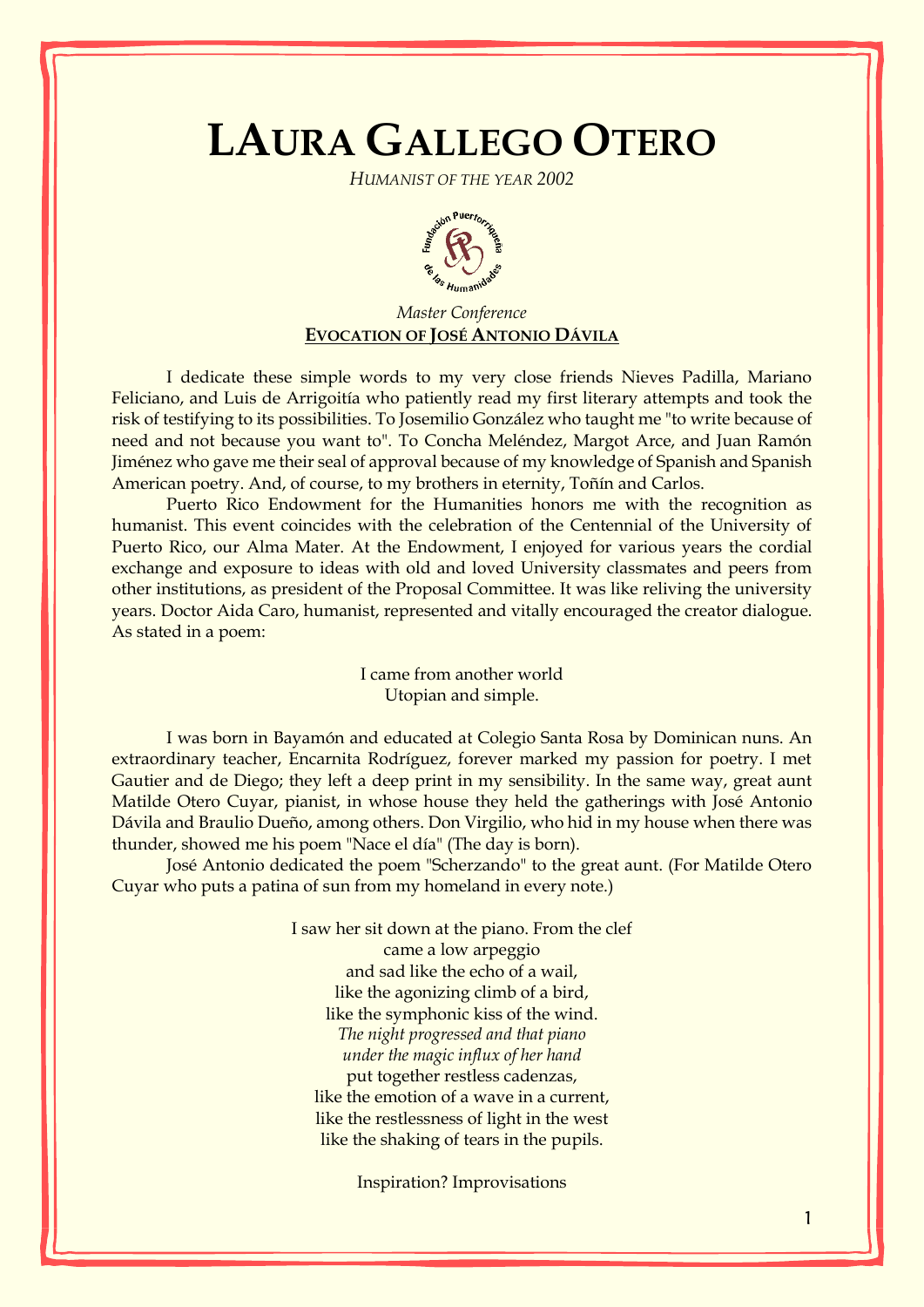left it when flying over the meadows, like shaking during holy prayers, like a rebirth of illusions, like a collapse of dreams.

And it ended. My moist retinas looked to the sky for divine palpitations of the beautiful notes and when I saw the abundance from the shadow I saw its singing copied with stars*.* over the great stave of the night.

José Antonio was a great projection of a poet that still beats in me from the intimate tuning. I began to write and made the correct decision of titling my first book, which mysteriously disappeared, *Horas inútiles* (P*ointless hours*).

In the 1950's, I organized and was president of the Círculo Cultural José Antonio Dávila with the sponsorship of the Institute of Puerto Rican Culture and other colleagues such as Luis Nieves Falcón and Carlos Orama Padilla. We transmitted a radio program with Luis Dávila, José Antonio's brother. We published the magazine *Vendimia y Poemas* (*Grape harvest and poems*), unpublished book by the poet, authorized by his brother Ricardo, in 1964.

*Vendimia*, text that appeared in 1940, origin of the magazine's name, covers poems from 1917 to 1939. It outlines samples of the classics and the Creole theme. Influenced by Spanish and Spanish American poets, as well as by the English and Persian Omar Khayyam, expresses love in solidarity with the cosmos and longs for the final fusion with death in a religious attitude. *Motivos de Tristán* appears in 1957.

In *Lecturas Puertorriqueñas*, poetry, an anthology we published at Troutman Press with Margot Arce and Luis de Arrigoitía, we distinguished him as an "educated and refined doctor and writer. Like Tomás Blanco he looks at himself introspectively and serves as inspiration to metaphysical reflection. Purified by pain and with a sustained faith even when doubt is touched by acute irony, he longs for the pantheistic fusion with the cosmos and incessantly questions himself about the destiny of man called by death, in a sad and yet hopeful lyricism."

We now offer *Impresión para un estudio* (*Impression for a study*) on the presence of Shelley and Omar Khayyam in José Antonio Dávila. Going back to José Antonio forces us this time to reexamine our perception of his poetry. We confess that our predilection for it, like an inexplicable affinity, took us to the imprecise inkling and generality. We had been unable to seize the essential poet. We now resume its study with an accentuated interest and an urgent effort for precision.

But those observations shall only be the starting point for a greater study, if life provides us with serenity in time to set the poet's profile on a clearer personal perspective. We repeat the most serious and complete study that is still known about him: *Vida y poesía* en José Antonio Dávila (*Life and poetry in José Antonio Dávila*) by doctor Adriana Ramos Mimoso, published in Madrid Ediciones Cultura Hispánica in 1958. It is about the poet's life; it presents the work's panorama, its conceptual and affective vision of the people and things from the topics of love, nature, religiousness, and metaphysical concerns. Also the *Siglo de Oro's figures*  (*Golden Age*) and the ones he calls *Estampas del solar* (*Stamps of the land*). The third part of the study goes into the poet's valuation based on poetical procedures; this part, in our opinion, reveals in principle, as the entire study does, the capturing of the poetry's environment.

As is my case, although she has more authority, doctor Ramos was an admirer and studied José Antonio Dávila, set in the memory of that characteristically Puerto Rican family, that has given us such placid happiness in the times of the now distant village of our Bayamón.

We also reread the explanations that serve as prologue to the posthumous work titled *Poemas* and that we offered when the Círculo Cultural José Antonio Dávila I presided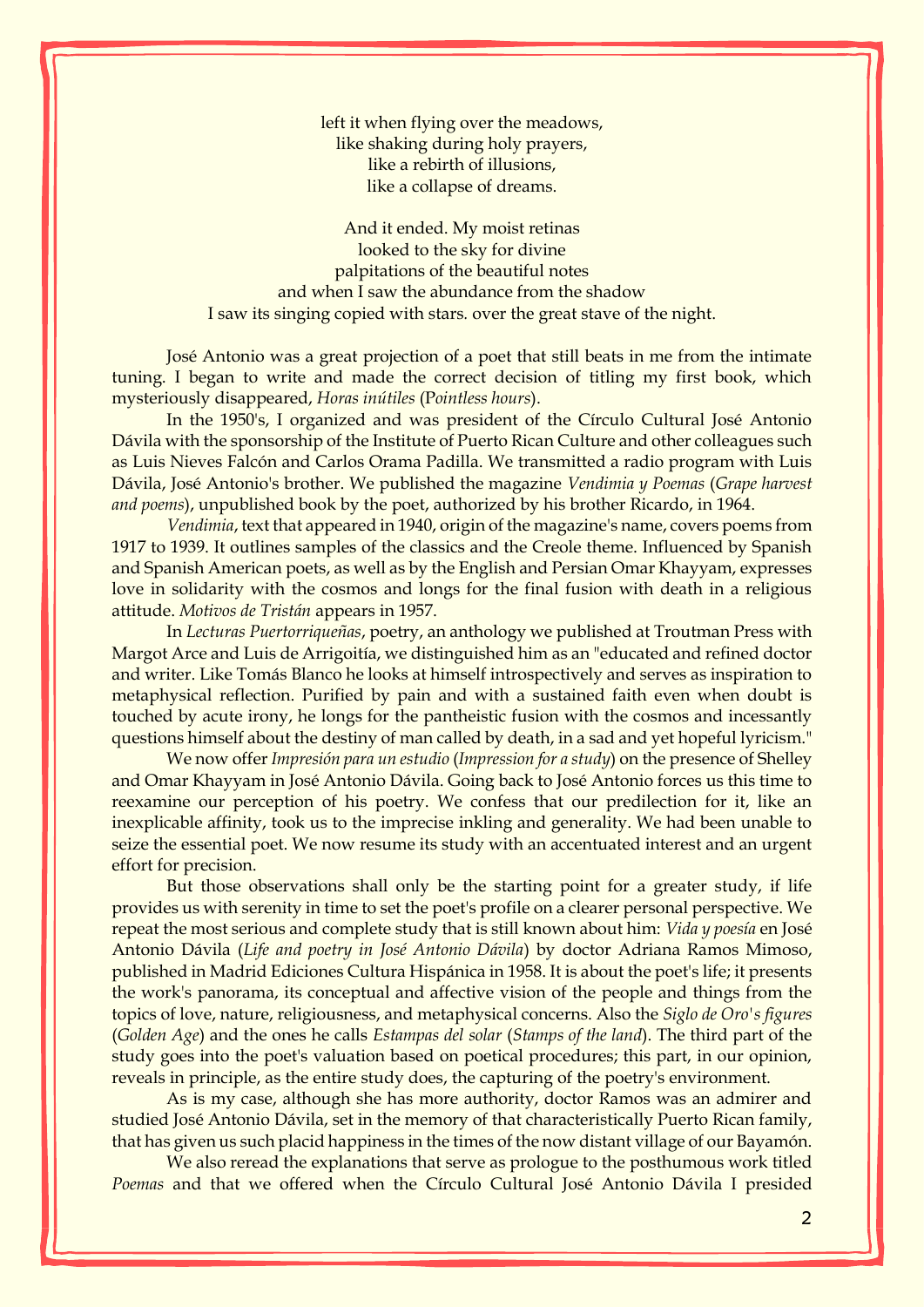published it. We have decided to focus our attention more directly on *Vendimia,* from the perspective of English and Persian poetry; pondering its poetic expression from that perspective, valuing its themes from its representative vocabulary, in a revisit that is not now conditioned, in its dimension, by critics or by previous studies.

It should not be assumed by this that we mean to identify for the first time that there are influences in José Antonio of the English poets or *Rubaiyat* by Persian Omar Khayyam, as doctor Ramos Mimoso mentioned before. What we wish to do is take the general information that she points out in the group study and affirm them in some initial observations for a future, more documented declaration of these influences.

*Vendimia* was published by the Biblioteca del Ateneo Puertorriqueño (Library of the Puerto Rican Athenaeum) in 1940 and covers the years between 1917 and 1939. We should remember that the poet was born in October 1898 and died in December 1941. This work is divided in six parts or sets of poems headed by an initial one that appears with the heading *Vendimia* titled *Kismet,* and a final one, *Ex libris* under the same name.

The parts that appear in these poems are as follow: *Versos del meridiano* (*Verses of the meridian*), *Versos de la vida moza* (*Verses of the young life*), *Siglo de Oro* (*Golden Age*), *Post-Rafaelíticas,* La rueca de *Némesis* (*Nemesis' distaff*) y *Poemas de un amor triste* (*Poems of a sad love*). The first poem, *Kismet,* is signed by a quote in Shelley's Prometheus Unbound or liberated:

...and hope, till hope creates from its own wreck the thing it contemplates.<sup>1</sup> …y esperar hasta que la esperanza cree aún desde su naufragio la imagen que ella otee.<sup>2</sup> Con la esperanza se abstrae lo infinito en la poesía, ámbito ultravital del poeta.

Hope abstracts the concept of infinite in the poem, a vitally important atmosphere for the poet.These symbolic verses are part of the last verse of Act IV of the lyrical drama by Shelley when Demogorgon speaks.

Prometheus or the Titan, who in the myth represents humanity or the soul of human kind, in a religious expression, has been condemned by Jupiter, god of evil, to be chained to a rock in Mount Caucasus for stealing fire from the gods. A vulture devours his liver, which constantly renovates itself. Pain is his constitutive element, fury tortures him and he tortures himself, as Jupiter's ghost says: "Thyself torturing solitude"<sup>3</sup>, longing for liberty by means of protest.

*Demogorgon* (demos-people and gorgon-fear) is a corruption of the term demiurge, he is the creator of the world and eternity. He dethrones Jupiter. Hercules liberates Prometheus, *Prometheus Unbound* is humanity liberated by wisdom; he joins one of the Oceanidas, nature, and love and good reign over death.

The lyrical drama begins with the wail of a chained Prometheus, mythical Hamlet, and ends with the intonation of a hymn of joy by Demogorgon or Demiurge who sings the victory of Prometheus.

The verses by Shelley with which José Antonio signs *Vendimia* appear in this hymn of joy. Let's look at them now in the context of the last verse in Act IV which we had previously alluded to:

> To suffer woes which Hope thinks infinite; To forgive wrongs darker than death or night;

> > To defy power, which seems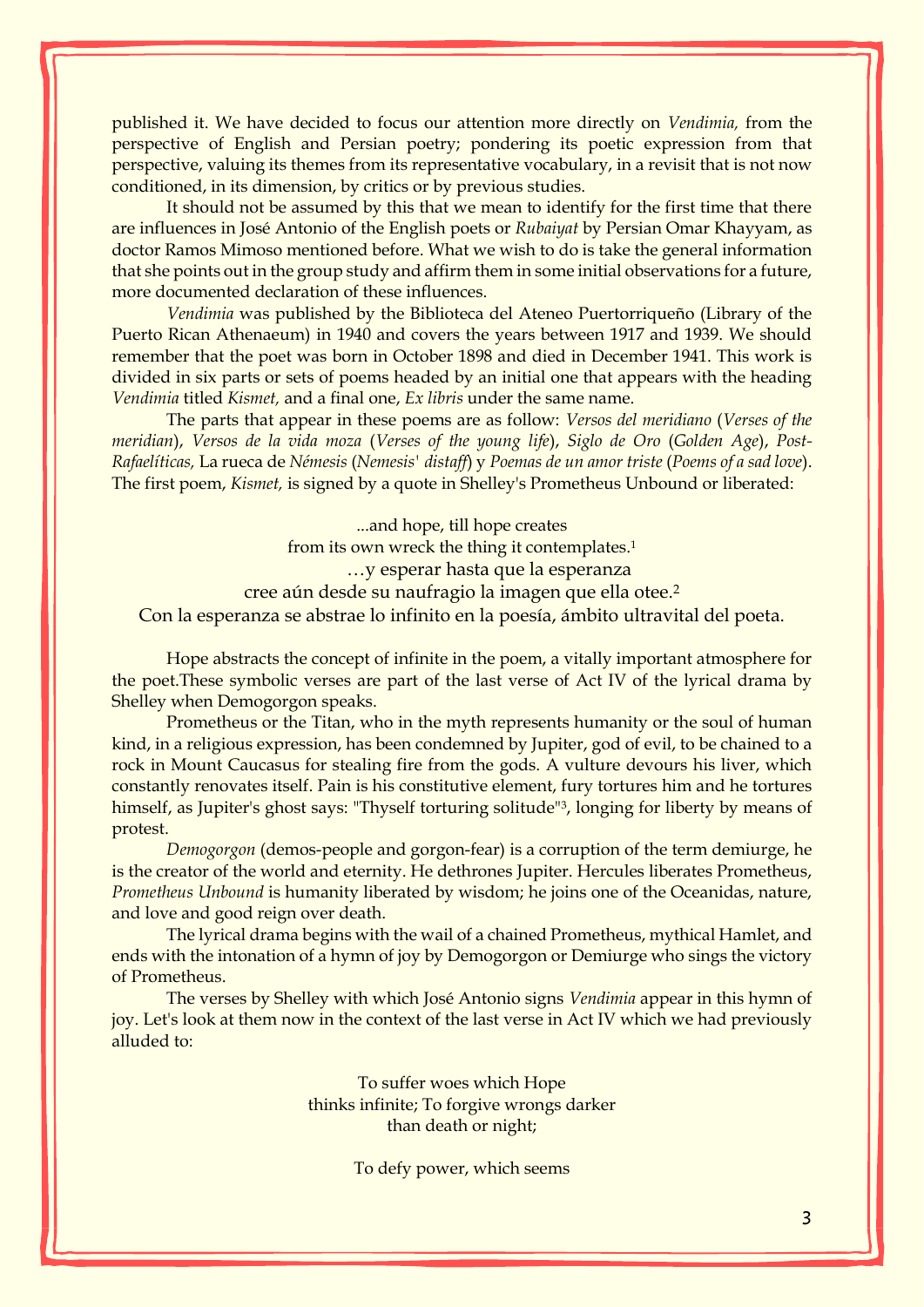Omnipotent; to love, and bear; to hope till hope creates from its own wreck the thing it contemplates.

> Neither to change, nor flatter, nor repent; this is the glory, Titan, is to be Good, great and joyous, beautiful and free;

> > This is alone Life, joy, empire and victory.

According to John Zillman, *Prometheus Unbound* is the supreme English poem of the nineteenth century. He states that this poem by Romantic Shelley is equally great to Beethoven's Ninth Symphony.

Why have we stopped in this aspect of the verses by the English poet? Because they tell us why José Antonio chose them. They provide the fatalistic romantic tone in *Vendimia,* in dramatic lyricism, saved by hope from the constant doubt from which the poet frees him.

Shelley defines the language in Prometheus as a perpetual Orphic song: Language is a perpetual orphic song. 4

Like a song of solitude. Orpheus, husband of Eurydice, is the solitary singer, founder of the Orphic mysteries. That is why communication is so difficult and that difficulty increases when we try to understand a poet's creating language. It is a way of capturing, from the representative vocabulary, the complete intrahistory of the work.

That is why it is particularly interesting to trace vocabulary coincidences between José Antonio and Shelley. Later on we refer to José Antonio and Persian Omar Khayyam. Let's isolate the constant vocabulary in both poets in *Prometheus Unbound* and *Vendimia* and indicate where the variants have been possible.

The poem titled *Kismet*, destiny, that *Vendimia* initiates, highlights in its first verses and in others that follow, the words, *wind, shadows, desire, fire, bright star, night, goldfinch, red, feel.*

> The wind drags shadows and although I see nothing something knocks on desire's door.

The noun wind, fury, with its variants breezy, breeze, appear in José Antonio's entire book like destiny's overbearing and fatal force or like faint trade winds. It is "heavens winged hound"<sup>5</sup>; the "whirlwind"<sup>6</sup>; the wind that joins the bird in Shelley and is a bird, goldfinch, or nightingale in *Vendimia*: "Birds wing the wind"7; in Prometheus birds pull or put their wings to the wind. The nightingale also appears in Shelley. The man is a "child of many winds"8.

Light is brightness that dazzles in both. Also the note of solitude, desert, desolation, ashes, residue, debris, rose, buds, bulbs, tree, blood, wine, stars. Shelley alludes to the wine that absorbs dust when it spills; the maddening wine of life; the soul as an extinct fire, the enigma of the afterlife in which, according to Shelley, a voice that has not spoken sleeps.

And in *Canto de los espíritus* (*Spirit songs*) "death, dispair, love, sorrow; time, both, today, tomorrow"9. This reference to time that flows between yesterday and today, life's obverse and reverse, intensifies the pain in José Antonio's soul throughout his entire poetry. It is a devouring time. But in both poets wisdom born from hope prevails over death; they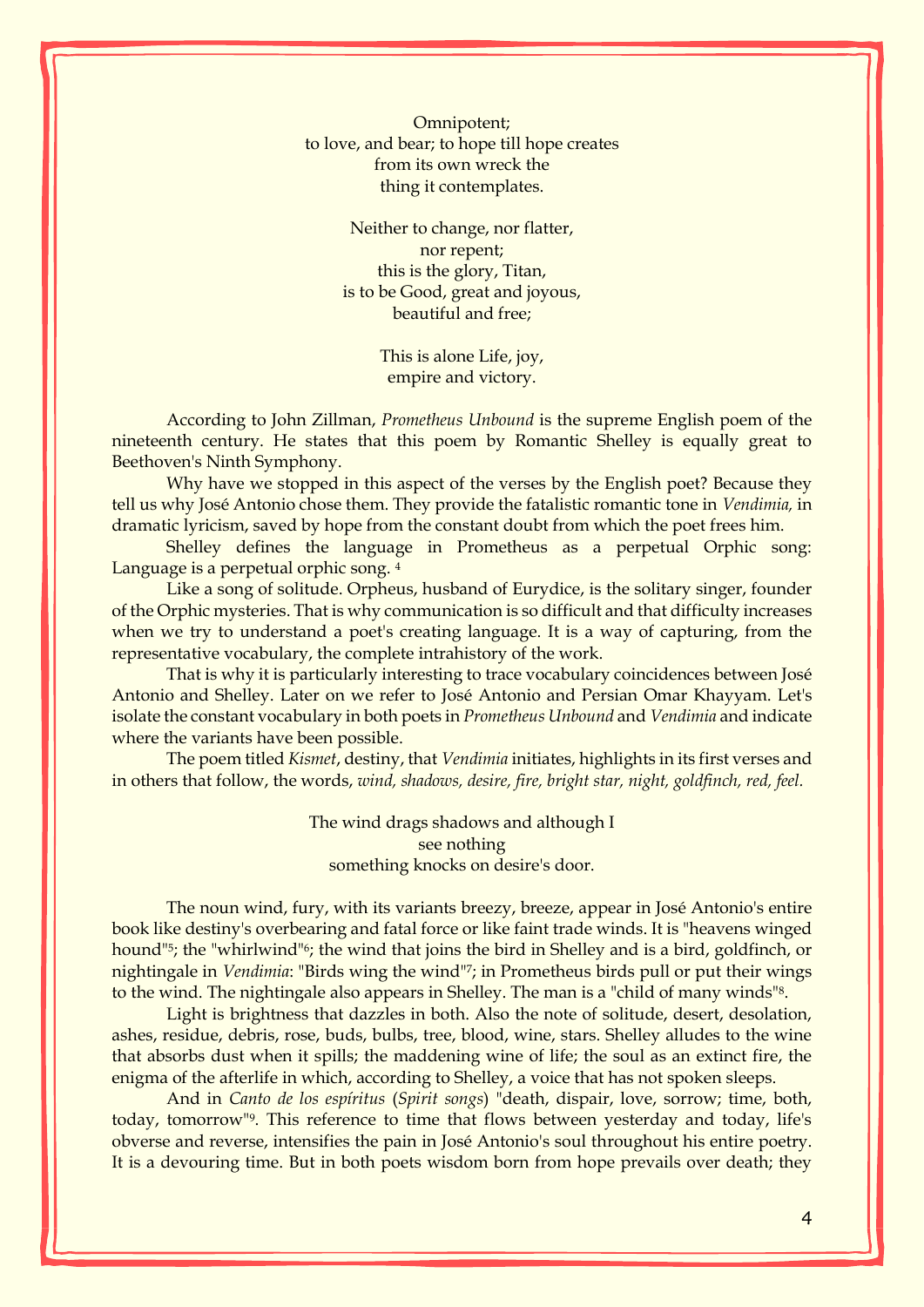both project a philosophy of life in a romantic transposition of faith in the omnipotence of love beyond death.

In *Vendimia*, Shelley combines with the other influence we mentioned — the one in the poem titled *Rubaiyat b*y Omar Khayyam, eleventh century Persian poet and mathematician which Irish Edward Fitzgerald made known in his version in the 19th century after pre-Raphaelite poet and painter Dante Gabriel Rossetti rescued it from obscurity.

The author of the *Rubais*, rhymes or quartets, titled the work *Rubaiyat* because it connects a set of rubais or rhymes in which he ponders on fleetingness with a realistic attitude. According to Fitzgerald, it is an eclogue, an Epicurean poem, which reveals the idealized pragmatism that leads to "carpe diem". It is opposite to Ecclesiastes —vanity of vanities, all is vanity— in its presentist affirmation (eat, drink for tomorrow we die). The topic, old already, oozes enthusiasm in Omar. Doubt transcends in the conception of life as delight.

We also notice in José Antonio, as in *Rubaiyat*, the pagan and hedonistic note when he stresses with sensual delight "the geranium fire of your kiss" —the true and later dreamed experience of love<sup>10</sup> is evidenced in *Kismet*11*, Para Blanca de Cavalcanti, Dama de la alcoba* (*Lady of the bedroom*) <sup>12</sup>, and others. But José Antonio goes beyond sensual realism and spiritually evokes the experience of love.

For him, as for Omar Khayyam, life is a passing enigma. The use of the verb "to pass" is a constant in him. The Persian also oscillates between past and present with the nostalgia of flowing time.

In the poem, *Kismet,* the poet expresses "elan vital", the desire to live within the illness that weakens him and gloomily draws him near death. The fascinating thing about his poetry is the unequivocal tender bitterness of living by dying.

Like Omar Khayyam, José Antonio coincides in the vocabulary we described in Shelley: wind, shadows, night, sunset, desire, bird, -the bird is on the wing<sup>13</sup> -the bird of time, goldfinch or nightingale, wings, roses, ashes, residue, debris, dust, grain, yesterday, today, nothing, bitterness, life, light, bright stars, stars, and moon.

> A hair perhaps divides the False and True,<sup>14</sup> says the Persian poet.

> > And José Antonio: Good and evil, as seen in my creed, are not always good and evil

The Persian: I myself am heaven and hell.<sup>15</sup>

And José Antonio in Credo: I believe that man has inside himself a heaven and a hell.<sup>16</sup>

In *Rubai* 91<sup>17</sup> we see Khayyam's desire to transform into nature when he dies, which appears in "Escombro" ("Rubble") and other poems by José Antonio. Khayyam's influence is recorded, as in Shelley's case, by Dávila in the poem *Aromas de Rubaiyat*<sup>18</sup> which we included in the posthumous work *Poemas* when we organized it and made the final revision entrusted by his brother Ricardo. This poem is not in *Vendimia,* but it is a detachment of this work.

José Antonio, sybaritic like Omar, quotes Rubai 2819, "I came like water and like wind I go". In its first verses, Dávila's poem paraphrases Rubai 12.20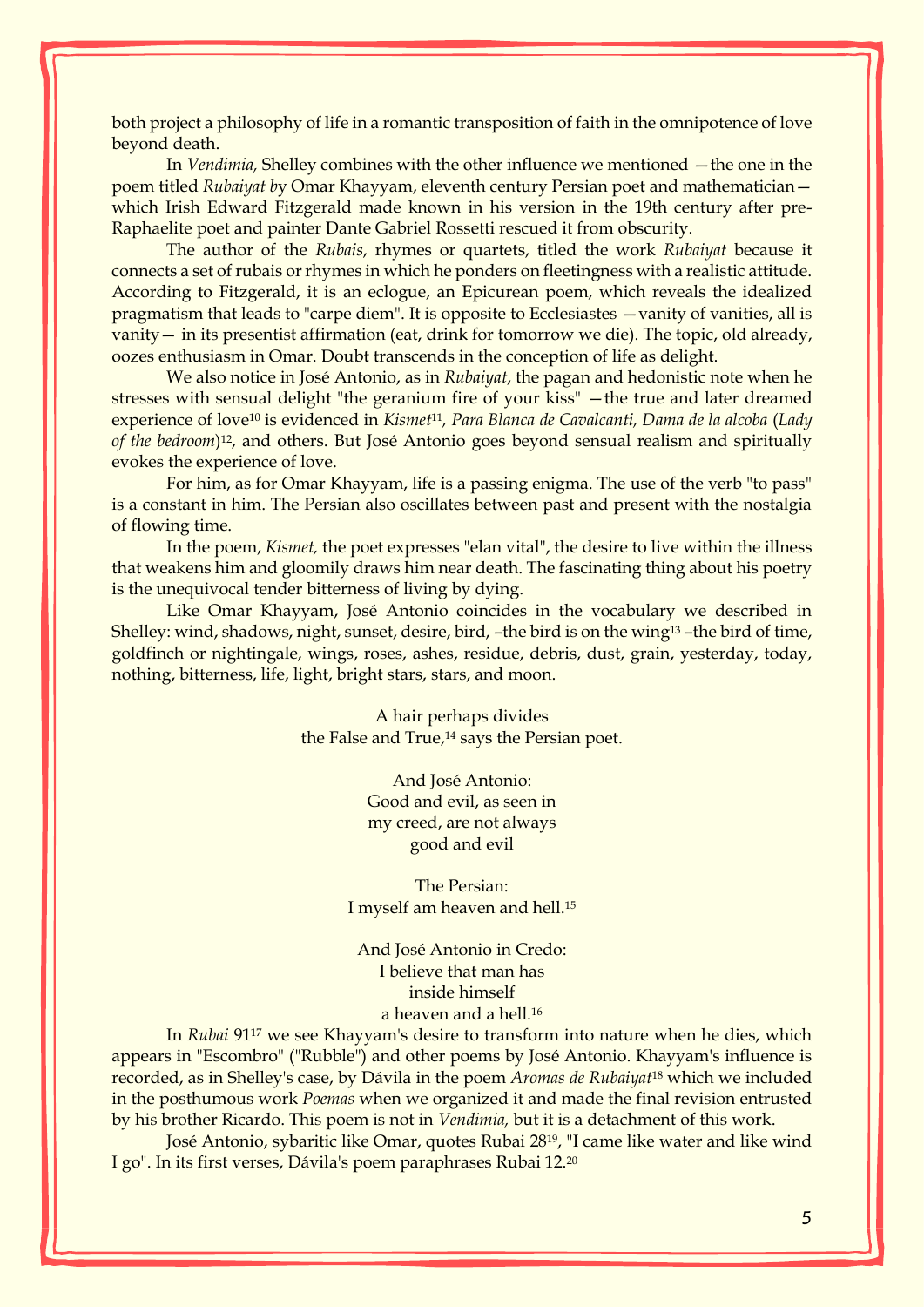Here with a loaf of bread beneath bough, a flask of vine, e book of Verse –Thou beside me singing in the wilderness and wilderness is paradise enow.

like the good Omar, would also like to lie next to the tedious path with a book of verses and a glass of wine.

The poem ends with the same quote as *Rubai*28: "I came like water and like wind I go". The life of all artists, because it is ultra sensible, is before-life or before-death, but the work, qualified life, becomes quintessence and is saved in beauty. Full of the poet's upright beauty, as Octavio Paz would say, we offer this reflection to the beloved poet:

> I write now in the shadow like yellow leaves, my last words are falling. Nothing appears in my solitude to fulfill the love ritual of my docile language. I look for something to reveal itself in my dream but nothing comes. Only, that someone appears in this solitude and lovingly cuts my soul and plucks it far away.

## **Notas**

<sup>1</sup> Zillman, John, Shelley's Promecheus on Unbound, Acto IV, Demagorgón, p. 300, Seattle, University of Washington Press, 1959, 792 páginas.

<sup>2</sup> Traducción libre de la Autora.

<sup>3</sup> Op. cit. Acto I, El fantasma de Júpiter, p. 148.

<sup>4</sup> Op. cit., Acto IV, La tierra, p. 288.

<sup>5</sup> Op. cit., Acto I, Prometeo, p. 133.

<sup>6</sup> Op. cit.,

<sup>7</sup> Op. cit., La tierra, p. 170.

<sup>8</sup> Op. cit., Acto II, escena I, Asia, p. 181.

<sup>9</sup> Op. cit., Escena III, Canto de los espíritus, p. 205.

<sup>10</sup> Op. cit. Dávila, José A.: Dícticos I, (a) Vendimia, Biblioteca del Ateneo Puertorriqueño, San Juan de Puerto Rico, 1940, 159 páginas.

<sup>11</sup> Op. cit. p. 66.